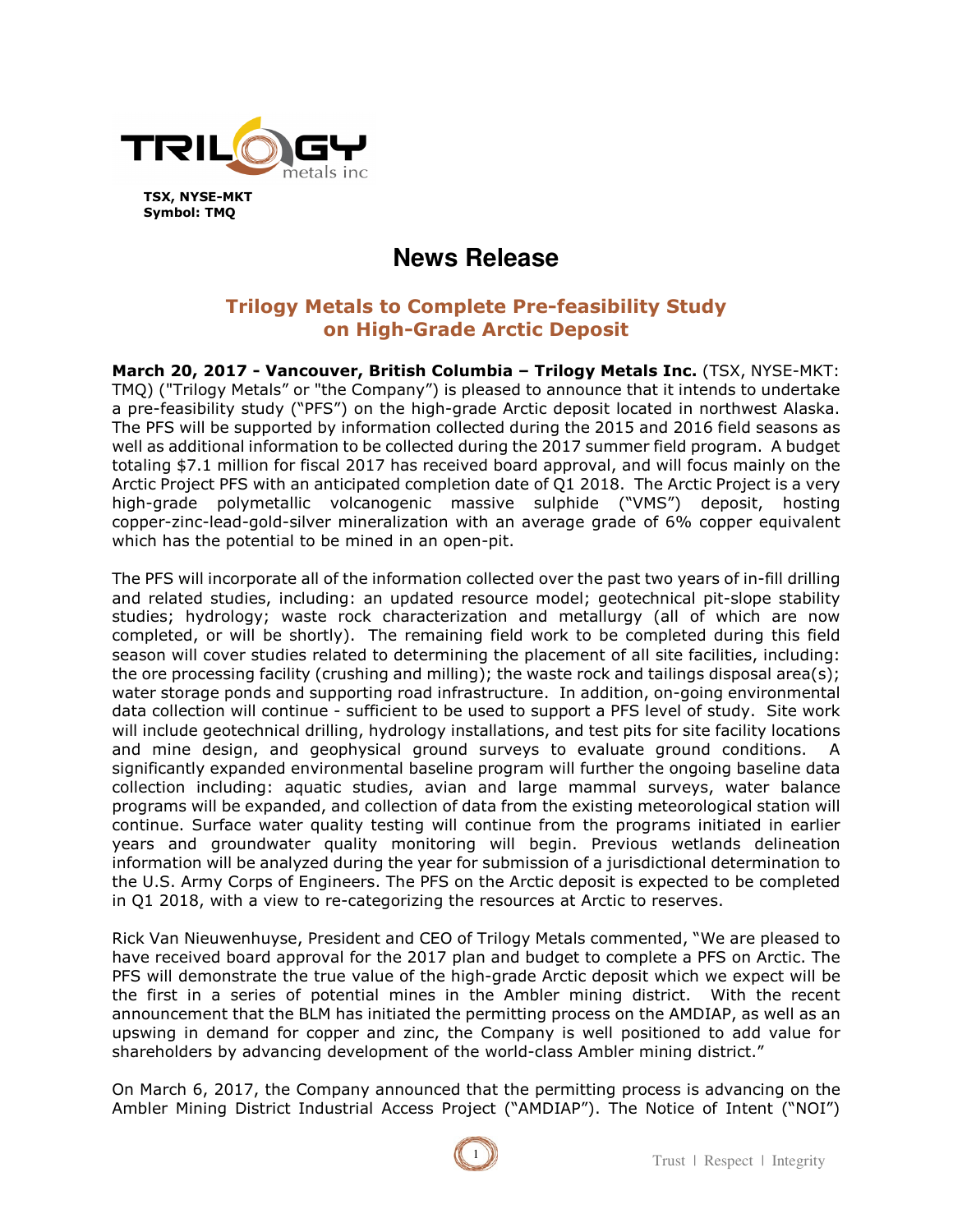initiating the permitting process under the National Environmental Policy Act ("NEPA") for the preparation of an Environmental Impact Statement ("EIS") on the AMDIAP was published on February 28, 2017 by the Bureau of Land Management ("BLM") in the U.S. Federal Register. The BLM is the lead Federal agency for the EIS. This notice initiates the public scoping process for the EIS with comments due by May 30, 2017 and outlines a schedule to complete the EIS by December, 2019.

The Company intends to sign a new MOU with the Alaska Industrial Development and Export Authority ("AIDEA") that will set the foundation to work together during the next permitting phase of the AMDIAP. Please see the Company's recent press release titled "Permitting Advances on Ambler Access Road", dated March 6, 2017, as well as visit the AIDEA website http://www.ambleraccess.org// for more information on the AMDIAP.

# **Qualified Person**

Erin Workman, P.Geo, Director of Technical Services and an employee of Trilogy Metals, is a Qualified Person as defined by National Instrument 43-101. Ms. Workman has reviewed the scientific and technical information in this news release and approves the disclosure contained herein.

## **About Trilogy Metals**

Trilogy Metals Inc., formerly NovaCopper Inc., is a metals exploration company focused on exploring and developing the Ambler mining district located in northwestern Alaska. It is one of the richest and most-prospective known copper-dominant districts located in one of the safest geopolitical jurisdictions in the world. It hosts world-class polymetallic VMS deposits that contain copper, zinc, lead, gold and silver, and carbonate replacement deposits which have been found to host high grade copper mineralization. Exploration efforts have been focused on two deposits in the Ambler mining district - the Arctic VMS deposit and the Bornite carbonate replacement deposit. Both deposits are located within the Company's land package that spans approximately 143,000 hectares. The Company has an agreement with NANA Regional Corporation, Inc., a Regional Alaska Native Corporation that provides a framework for the exploration and potential development of the Ambler mining district in cooperation with local communities. Our vision is to develop the Ambler mining district into a premier North American copper producer.

#### **Company Contacts**

Rick Van Nieuwenhuyse **Elaine Sanders** rickvann@trilogymetals.com elaine.sanders@trilogymetals.com

President & Chief Executive Officer Vice President & Chief Financial Officer

## **604-638-8088 or 1-855-638-8088 # # #**

#### *Cautionary Note Regarding Forward-Looking Statements*

*This press release includes certain "forward-looking information" and "forward-looking statements" (collectively "forward-looking statements") within the meaning of applicable Canadian and United States securities legislation including the United States Private Securities Litigation Reform Act of 1995. All statements, other than statements of historical fact, included herein, including, without limitation, statements relating to the potential timing and preparation of a PFS on the Arctic deposit, the future operating or financial performance of the Company, planned expenditures and the anticipated activity at the UKMP Projects, and anticipated activity with respect to the AMDIAP, are forward-looking statements. Forward-looking statements are frequently, but not always, identified by words such*